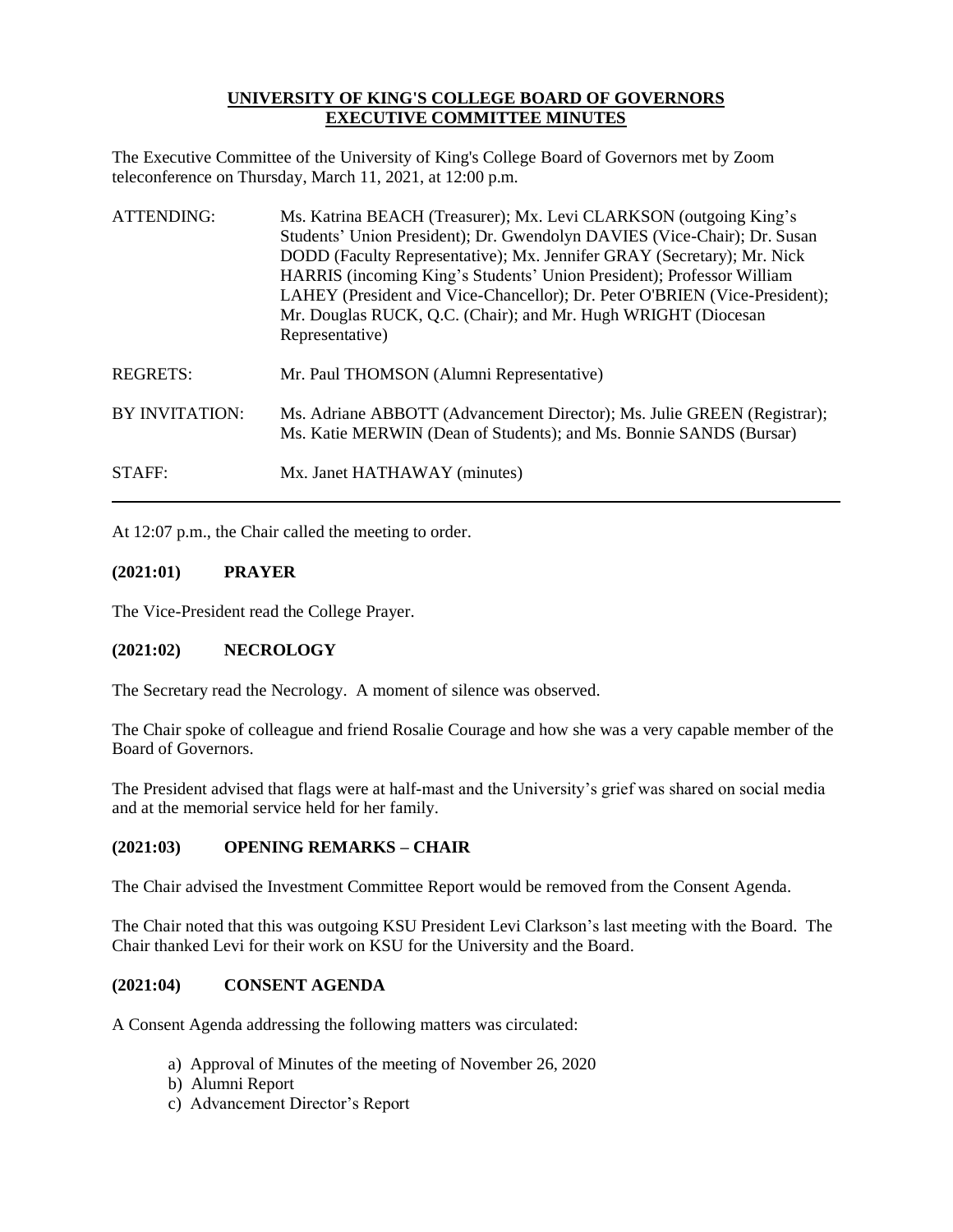- d) Advancement Committee Report
- e) Registrar's Report
- f) Investment Committee Report
- g) Tri-bay financial resolutions update

# **MOTION: (Gray/Davies) that the Consent Agenda be approved. CARRIED.**

# **(2021:05) BUSINESS/DECISION ITEMS**

# **a) ENROLMENT UPDATE**

The Registrar presented the enrolment update. Referring to her written report, she anticipates having a total student population of 905 in the fall, and noted that King's is anticipating going back to a larger FYP enrolment in fall 2021.

At 12:18 p.m., the Registrar briefly left the meeting.

At 12:19 p.m., the Treasurer joined the meeting.

The Registrar noted that the incoming student cohort shows progress as students who deferred their applications last year because they did not want online learning have renewed their applications for this fall.

Board members noted the lower number of withdrawals this year from FYP.

The Registrar advised that there is a nine percent increase in the applicant pool for fall, and up five percent in the number the University has offered admission to. Residence application numbers are down, but overall, the commitment of students who will be living in Residence in the fall is up. King's is seeing increases in visits to the website and followers on social media, so there is a reason for optimism. In recruiting efforts, the University emphasized all the support offered and the exceptional job Faculty have done in adjusting to the online environment.

## **b) 2020-2021 FINANCIAL UPDATE**

The Bursar presented the 2020-2021 financial update. The expected deficit of just under \$700,000 has flipped to a surplus of just under \$700,000. That is due to a one-time grant received from the Province for COVID-19-related expenditures.

Referring to the enrolment table, the Bursar noted that winter retention rates were very good. King's has retained 895 students of the 905 from fall. More students are taking a part-time load this year however – 52 students. International numbers are holding steady with 45 students.

The University anticipated \$721,000 in spending reductions in relation to the pandemic but King's is expecting to realize \$758,000 in reductions. COVID spending remains about the same, \$1,100,000.

The Treasurer noted the significant change in the financial update from the budget and congratulated the Bursar and her team.

The Bursar noted that the Director of Finance has reached out to every department to look for spending reductions this year.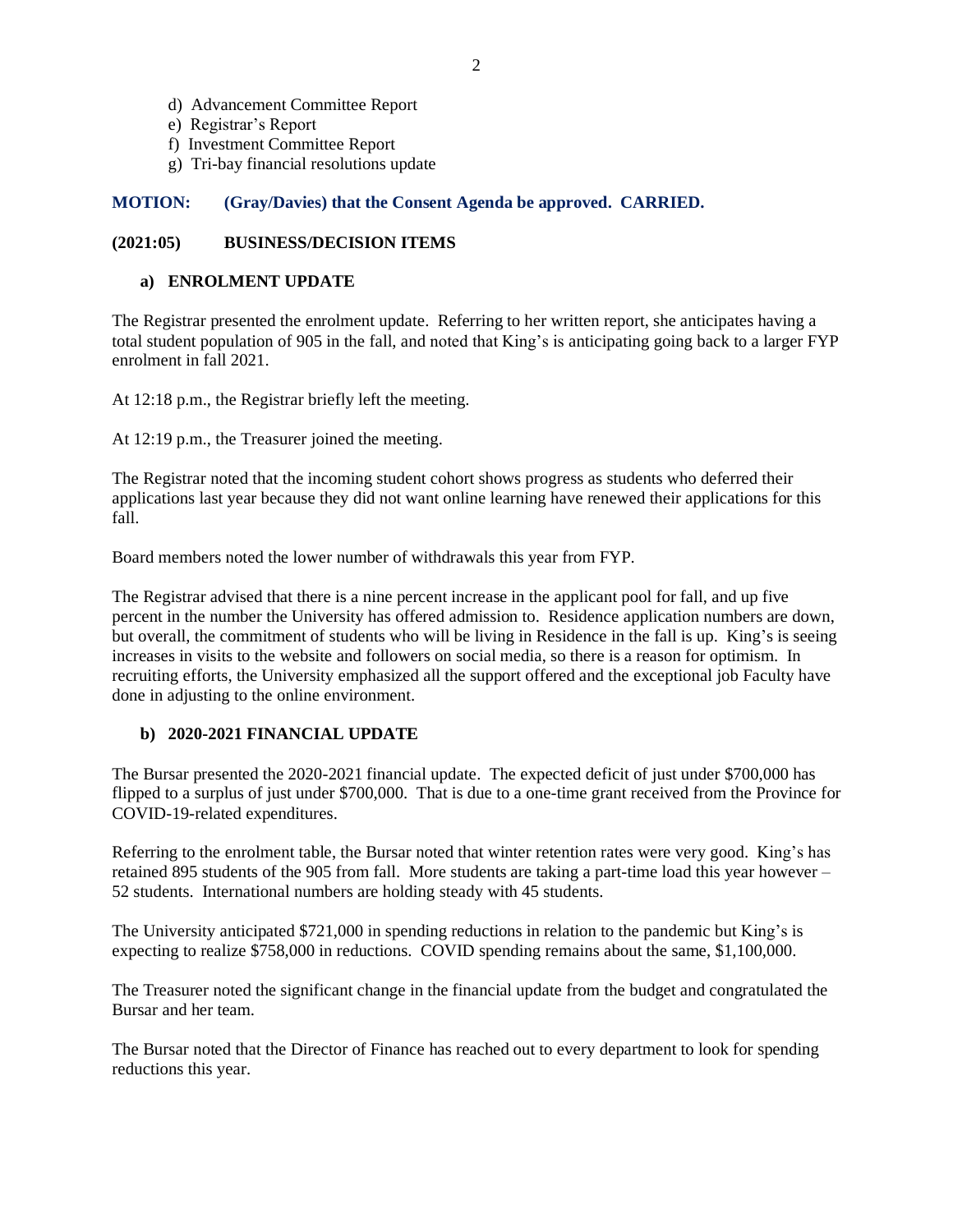### **c) 2021-22 PROVISIONAL BUDGET AND THREE YEARS OF PROJECTIONS**

The next item was the 2021-2022 Provisional Operating Budget. The Bursar noted that this is the second budget impacted by the uncertainties of the pandemic. The timing of the rollout of the vaccine program is a big factor. If the COVID situation changes, changes in enrolment, residence occupancy, COVID expenditures and unallocated anticipated reductions in spending could impact actual results.

### **i. PowerPoint presentation**

# **ii. 2021-2022 provisional budget and projections for 2022-2023 through 2024-2025 with assumptions**

The Bursar reviewed highlights from next year's provisional budget: similar headcounts to this year, but a slightly higher FYP class of 195 is expected (the 177 of this year will move into their second year, impacting upper year enrolment but the impact is lessened by continued improvement in upper year retention rates). The budget includes 50 percent occupancy of residences; COVID expenditures will continue but to a lesser extent. Conference Services is not expected to be operational during the coming summer. Anticipated reductions in spending due to the pandemic are not yet included.

New spending includes two new Faculty diversity hires, a full-time Rogers Chair, two LTA hires (HOST and CSP), and a full-time Equity Officer. The budget also includes the application of the 2020-2021 surplus to fund several budget items: COVID expenditures, COVID bursaries and debt servicing. King's is looking at a \$2,000,000 deficit, but after applying cash from the surplus (\$687,000), the University is looking at a \$1,400,000 deficit.

The Bursar advised that the special one-time government grant related to COVID expenditures is not expected next year. Revenue assumptions include:

- A one per cent increase in the operating grant;
- Enrolment: no assumption of growth;
- Tuition: three percent increase in Arts and Science, as recommended by Dalhousie;
- One percent increase in Journalism tuition, which was already approved by the Board;
- Two percent increase in MFA tuition;
- 14 percent increase in the international student differential (for students who entered King's or Dalhousie in the fall of 2019 or later), which was already approved by Dalhousie;
- Fees: no increase except meal plans;
- The University is looking at a new pricing model for Residence rooms to reflect room size, condition and amenities (a revenue-neutral approach);
- The athletic fee will be reinstated as the assumption is that the gym will be open;
- The MFA mentor fee increases since inception of the program equate to the cumulative CPI increases, so that is proposed to remain flat;
- Residence occupancy is assumed to be 50 percent or 127 beds.

The Bursar reviewed the expense comparison: unallocated anticipated reductions in spending as a result of the pandemic are not yet included in this budget. The big driver in expenses next year is the new Faculty hires. In expense assumptions, faculty salaries and benefits are based on the DFA increase of 1% on July 1 and 1.25% for the following year. The same increases are assumed for staff.

The Rogers Chair will now be full-time (was half-time previously). Three faculty members are leaving this June in connection with the Enhanced Voluntary Retirement Program (EVRP): from Journalism, CSP, and a Carnegie Professor. The amount for staff salaries will be affected by three maternity leaves, the new Presidential contract, and conversion of two three-year 10-month recruitments contracts to 12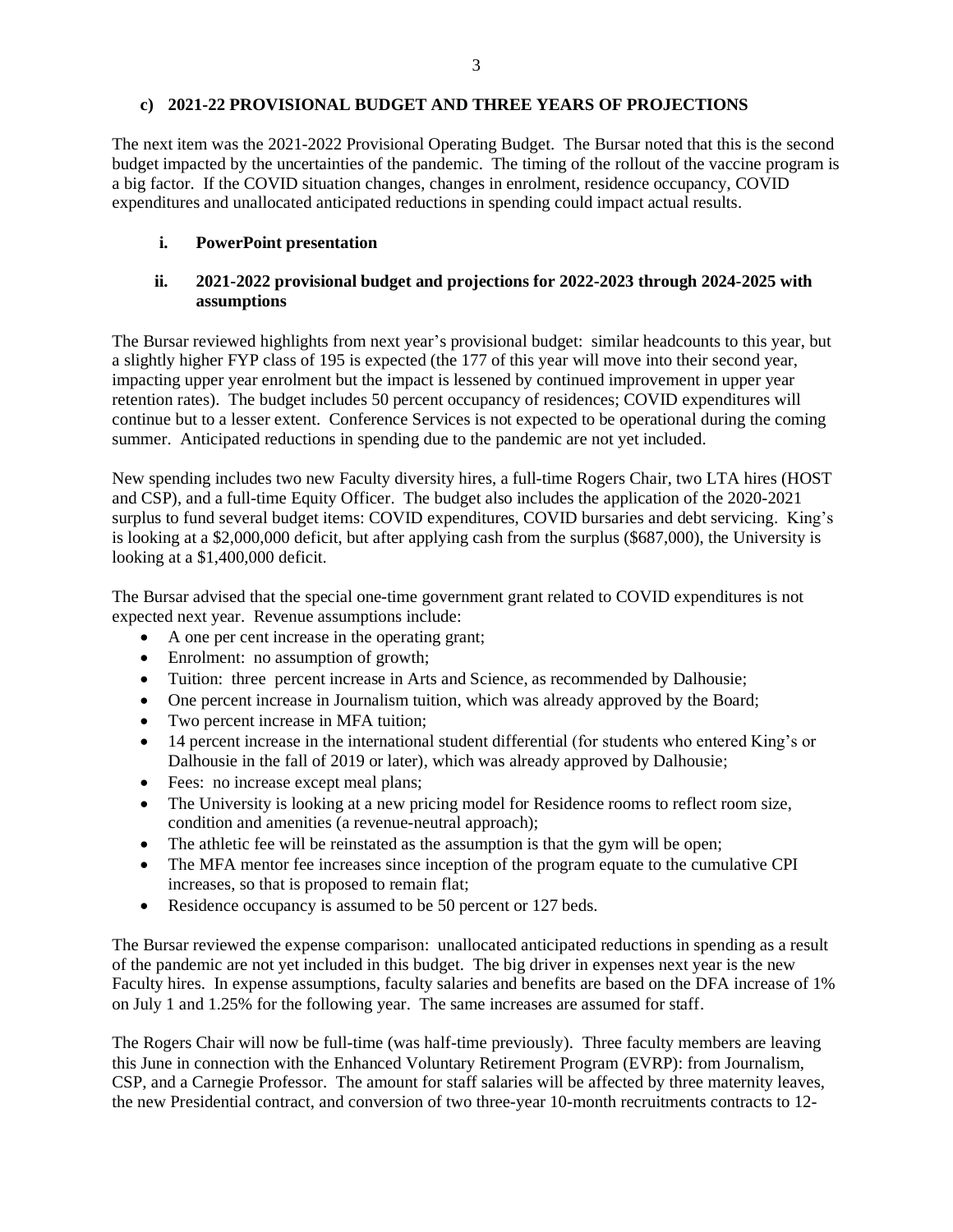month contracts. King's is no longer teaching the HOST engineering class at Dalhousie and, due to higher enrolment, King's allotment to Dalhousie is increasing.

In scholarships, there will be a new tuition waiver that is in the works but not yet publicly announced.

Program and department operating budgets will remain flat except for increases for Residence software (\$12,000), University initiatives (\$15,000), the MFA residency assumed to be in person in Toronto, externally contracted services, expenses dependent upon enrolment levels and faculty sabbaticals, and resumption of "normal" activities such as Chapel Music concerts, the installation of the Chancellor, academic program reviews, and athletics.

The Treasurer noted the importance of the EVRP program to faculty renewal.

Board members asked if the Bursar would be talking to the bank about potential debt payment deferral, which would have a sizable impact on the end result. The Bursar noted that she has a meeting set up with the bank next week.

Board members asked about anticipated supports for incoming students because of truncated schooling during the pandemic. There is a concern that these students will need more support. The Bursar responded that she would make a note of that.

The President noted that the University was again budgeting an amount of money for responding to COVID, and that is an example of the kind of expenditure that could fall into the COVID emergency response fund.

On COVID expenditures, the Bursar indicated they are pretty well known at this point. Contract positions will be reviewed in the fall. The additional faculty fellow hires go out three years as they are three-year contract positions. More online equipment and resources might be needed, such as a Zoom institutional license and additional cleaning costs. If additional supports for high school students are needed, they will be factored in.

The Bursar reviewed debt and capital funded by operations comparisons. The University is expecting to pay \$934,000 in debt repayment next year if not deferred.

The Journalism school asked for an increase in their budget of \$30,000 to allow for rotational computer lab replacement.

Regarding the use of the prior year's surplus to reduce the operating cash deficit, in 2020-2021, the budget applied \$231,000 of the 2019-2020 surplus to reduce the operating cash deficit. Residence revenue was lost due to vacating residence early: \$201,000. The COVID Bursary Fund contribution was \$30,000. The 2021-2022 budget applies the entire Q3 forecast surplus of \$687,000 to reduce the operating cash deficit. It is being applied to the COVID Bursary Fund contribution, COVID expenditures, and debt servicing costs.

Additional potential areas of expenditure include \$150,000 in 2024 for website redesign and to make it accessible and two new faculty positions – two were to have been hired in 2021, but were paused and will be hired in July 2021. There will also be new hires in 2022-2023.

Operating cash (deficits) surpluses 2021-22 to 2024-25: the future three years show an operating cash deficit after additional spending.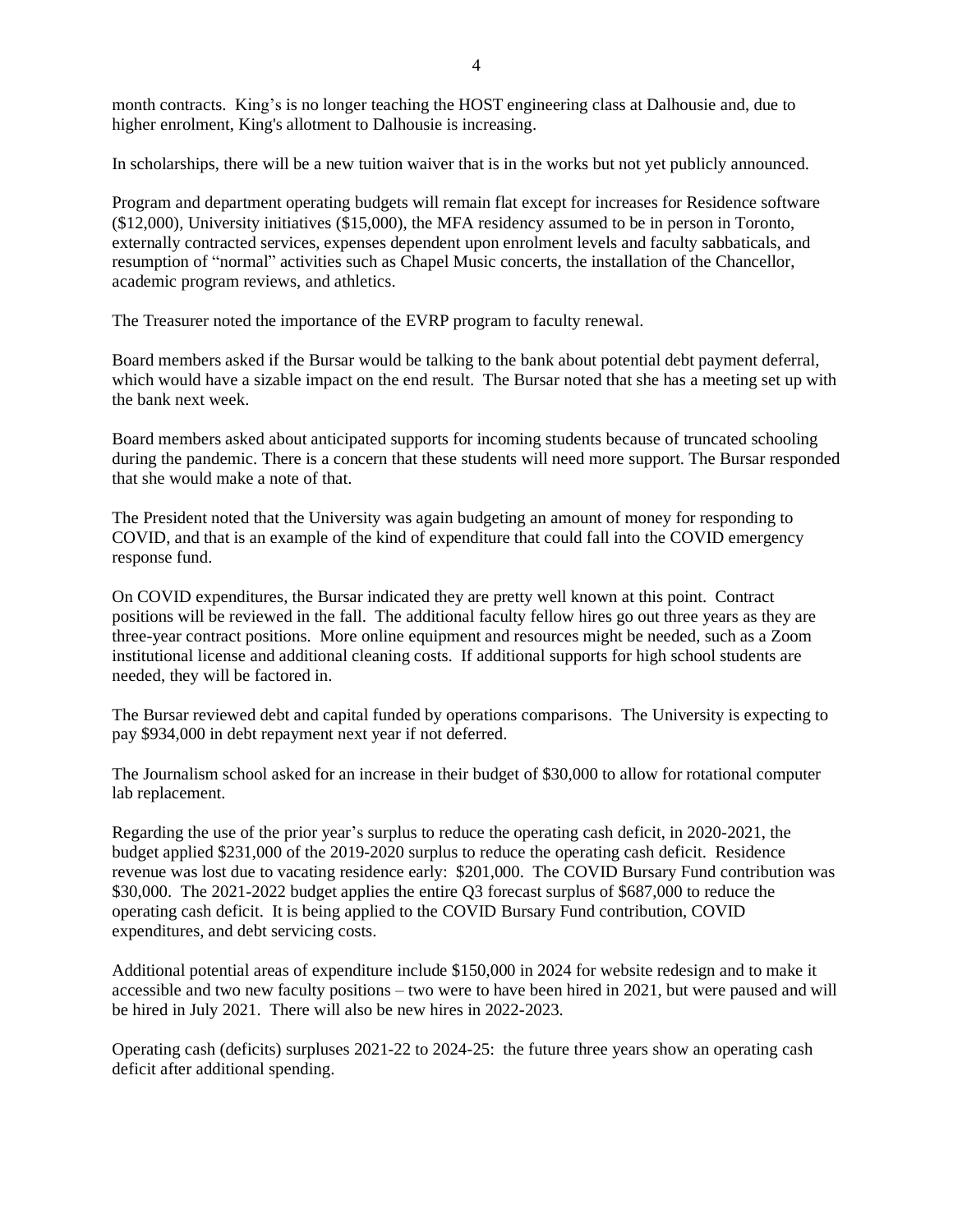Outstanding items that do not have figures attached to them yet in the provisional budget are costs related to the Independent Review; unallocated anticipated reductions in spending related to the pandemic; the new Carnegie arrangement with Dalhousie (FASS and Computer Science), which is still being discussed; and the MFA Fiction stream, which has not been incorporated into the projections.

The Bursar discussed scenarios of COVID under control versus COVID not under control. If COVID is under control, there could be full residence occupancy (254 beds); if not under control, Residence could be the same occupancy as this year (106 beds). No impact on enrolment is assumed because the enrolment in 2020-2021 was similar to the enrolment in 2019-2020.

By 1:01 p.m., the Advancement Director had joined the meeting.

Board members asked several questions of the Bursar:

- Would the University adjust student fees again if COVID is not under control? The Bursar advised that as the budget is approved in June, so deciding not to charge fees would be discussed in September if services or facilities are not available to students for which fees are charged
- Would there be dedicated bursary funds like the COVID bursary fund in the coming year? The Bursar advised that there is \$78,000 in the COVID bursary fund, and if more were needed, the University could provide more.
- Board members asked about the conversations around the government grant and what plans there were for future conversations about government funding. The President advised that universities have been emphasizing to the Province the additional cost of operating online, and many universities experienced a huge revenue drop during COVID. That continuing vulnerability remains a topic of conversation with the Province. There is a new Premier and new minister. The University has not had a chance to find out how interested the government is in resuming those conversations, but the President assumes that consistency of messages from several universities to the Province will have an impact.
- Board members noted how King's is tied to Dalhousie in respect to increasing international student fees by 14% and how international students feel vulnerable and exploited by this increase. The President was critical of the Province's decision to handle international students arriving in the Province by requiring them to go to hotels and expressed concern for the additional expenses required to be incurred by international students. He noted that further discussion is warranted.
- Board members asked about innovation opportunities arising from the pandemic. The President noted that Faculty have been very innovative this year, but that the year has also been very difficult for everyone. The Vice-President noted there is a built-in opportunity for review at the end of the year because all King's programs are slated for review next year, so there will be lots of opportunities to think about innovation.

# **d) FACULTY DIVERSITY HIRES MEMO AND RESOLUTION**

The Bursar noted that the Journalism Faculty member will be starting on June 1 and the FYP Faculty member on July 1. She advised that as a result of retirements under the first EVRP and interest expressed by faculty in the second EVRP, she was recommending that the Board determines that the hiring of the next two faculty diversity positions is financially viable and the Board proceed with a start date of July 1, 2022.

**MOTION: (Beach/Clarkson) that the following resolution be recommended to the Board for approval: "Be it resolved that the Board hereby determines the hiring of the next two faculty diversity positions to be financially viable and that the hiring process may proceed during the 2021- 22 academic year to allow for a hire date of July 1, 2022." CARRIED.**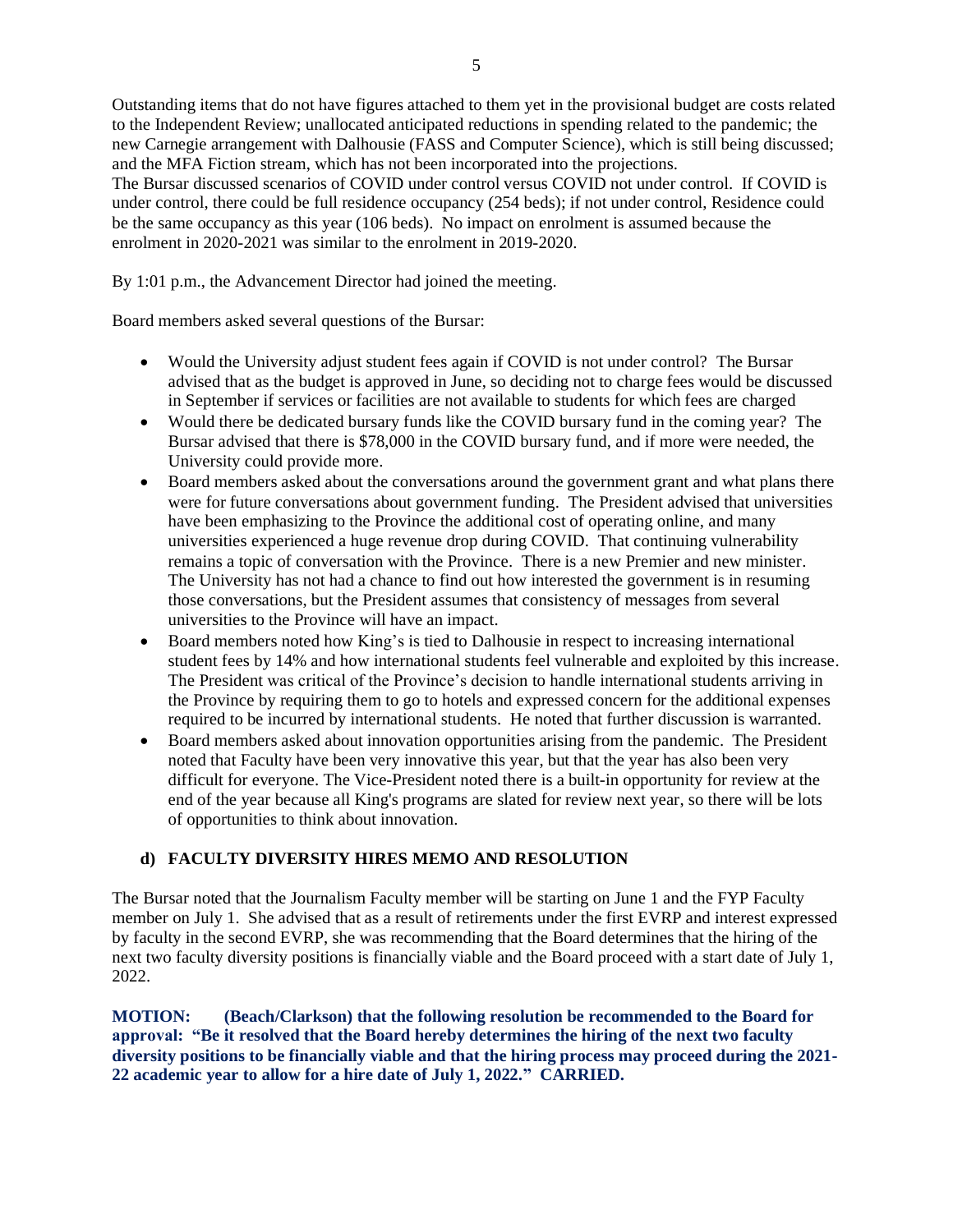## **e) SUMMER 2021 CAPITAL AND FACILITIES RENEWAL PROJECTS MEMO AND RESOLUTION**

The Bursar advised that the Facilities Director wanted to get an endorsement by the Board for these projects this summer.

Board members inquired about the wording of the resolution. After discussion, the Secretary recommended that approval was not required for the item and that it should be added to the Consent Agenda for the Board meeting.

# **f) INVESTMENT COMMITTEE REPORT**

The Chair determined that the Investment Committee Report, which was pulled from the Consent Agenda, should be discussed at this point in the Agenda.

The Bursar advised that the new chair of the Investment Committee, Tom Eisenhauer, has put together and submitted a revised Responsible Investing Policy (RI Policy), which was introduced by the former chair of the Investment Committee, but not finalized last year for Board approval.

The President noted that with respect to investment, the RI Policy provided for "divestment if necessary but not necessarily divestment." The key point is that all of the University's investments will be moved to money managers who follow rigorous environmental, social and governance (ESG) principles and concepts. The money managers will have to comply with the UN Principles for Responsible Investment. The only oil and gas companies that will be eligible for investments will be those that adhere to these principles and are moving toward greenhouse gas emission reductions. Immediately, there will be many oil and gas companies that no longer qualify for investment of King's money. The whole investment world is shifting very quickly. The President indicated that he personally believes in this approach and recommends that the Board approve this policy.

Some Board members indicated a concern about the lack of timelines but indicated general satisfaction with the approach.

Board members also asked whether the Investment Committee should be required to report annually on the RI Policy. The Secretary indicated she would bring this to the attention of the Investment Committee Chair, to ensure the terms of reference were considered and amended if necessary to require this.

**MOTION: (Wright/Clarkson): that the Executive Committee recommends that the Board approve the Responsible Investing Policy, as presented, and that the Investment Committee report to the Board of Governors annually in respect of the Policy. CARRIED.**

#### **(2021:06) GOVERNANCE, HUMAN RESOURCES AND NOMINATING CHAIR'S REPORT**

The Secretary, as Chair of the Governance, Human Resources and Nominating Committee, advised that the committee has not been able to schedule a meeting until later in March. An item for that committee is finding a replacement for Rosalie Courage's position on that and other committees.

At 1:46 p.m., the Chair called for a break. The outgoing KSU President left the meeting at that time.

At 2:00 p.m., the meeting resumed.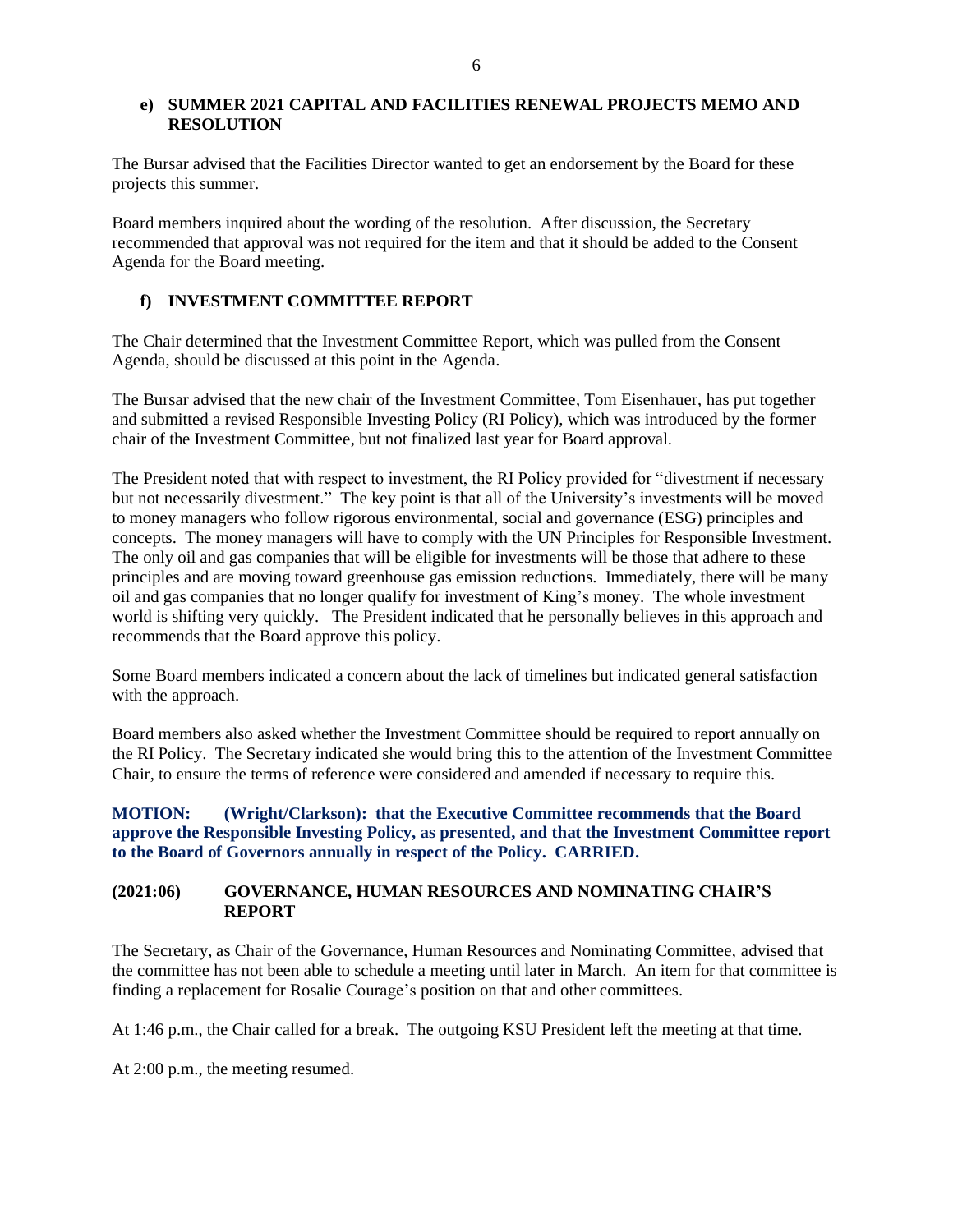## **(2021:07) PRESIDENT'S REPORT**

The President indicated his desire to help King's be an organization that doesn't just talk about environmental responsibility but also does its part to contribute to environmental responsibility and stewardship. He noted several initiatives to make King's more environmentally responsible, including a project to draw all of the College's heat from geothermal and a student review of small college environmental initiatives.

The President asked for Board feedback on his memo on Haliburton. He noted that King's should make decisions based on principles that can be referred to in other situations as they come up. This is the first item arising from the University's Inquiry on Slavery, although the issue was well known before the Inquiry. The President recommended that action should be taken before the end of this academic year so that the classroom no longer has that name when classes resume next fall.

The President noted that in respect of such issues, nobody has clear authority, so things remain where they are. Even the pictures that hang in Prince Hall are white men with one exception. He advised that the next topic will be the décor of Prince Hall.

Board members thanked the President for taking on this initiative.

Board members asked about the next steps in the Independent Review. The President advised that the next steps are in the hands of the independent reviewer. She has made known to the University things King's can do to help her. She plans to reach out to Faculty. The terms of reference do not require an interim report, but she may decide to do so.

Board members asked about the status of the criminal proceeding, which the Chair referred to the *in camera* session.

## **(2021:08) KING'S STUDENTS' UNION REPORT**

The incoming KSU President introduced himself and delivered his report. The incoming KSU executive comes in next week. Tessa Hill and Miriam MacQuarrie are the incoming Board of Governors reps. Students feel comfortable with the Independent Reviewer.

The KSU has also been having conversations regarding equity, diversity and inclusion and how the University can move forward with EDI initiatives.

Board members welcomed the incoming KSU President and thanked him for his report.

## **(2021:09) VICE-RESIDENT'S REPORT**

The Vice-President referred to his written report. On student employment: King's continues to explore internships that are matched by grants. The University has also adjusted its traditional student assistant program to allow students to work over the summer, which is a reasonable thing to do over the summer when so much work is being done virtually anywhere. King's has also posted opportunities for alumni partners as employers for successful candidates.

The Vice-President reported that he has also been happily involved in the tenure-track hiring process and noted that the significant item in his report is the announcement of the new Carnegie appointment. The agreement with Dalhousie is a fairly complex arrangement. It designates a Faculty member who has special competency in teaching computing humanities and that Faculty member by special agreement